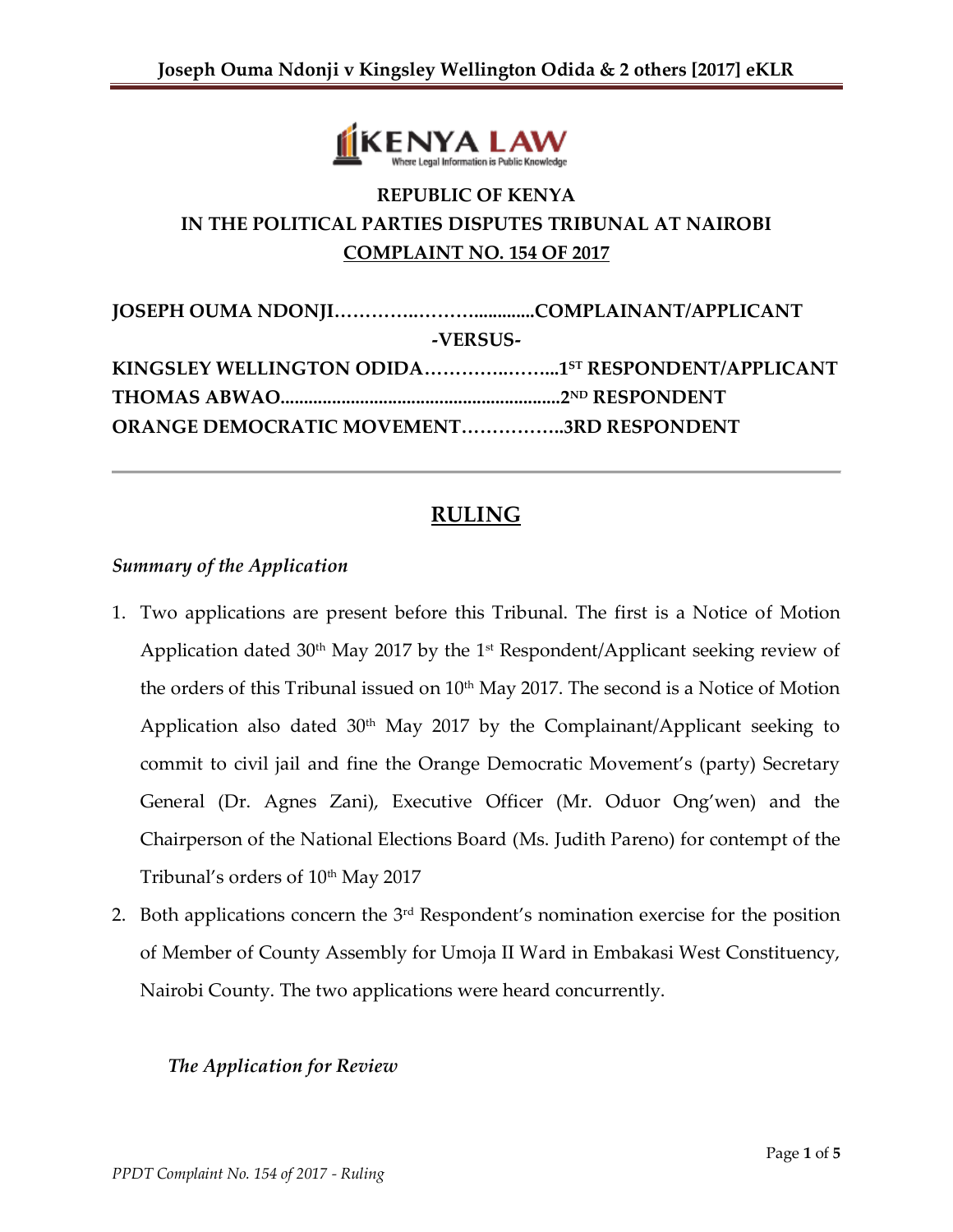- 3. This Tribunal will first interrogate the  $1<sup>st</sup>$  Respondent/Applicant's Notice of Motion dated 30<sup>th</sup> May 2017 seeking review of the Tribunal orders issued on  $10^{th}$  May 2017. The 1st Respondent/Applicant avers in his Supporting Affidavit dated 30<sup>th</sup> May 2017 that he is not only a stranger to the proceedings before this Tribunal but also those before the party's internal dispute resolution mechanism (IDRM). It is his main contention that he was not served with the complaint and pleadings that led to the Tribunal's ex-parte judgment delivered on  $10<sup>th</sup>$  May 2017, nullifying the nomination certificate issued to him for the aforementioned position. He avers in his Supporting Affidavit dated 30th May 2017 that he was the winner of the nomination exercise and was duly issued with a nomination certificate by the 3<sup>rd</sup> Respondent. He further avers that his name was subsequently forwarded to the Independent Electoral Boundaries Commission (IEBC) by the 3<sup>rd</sup> Respondent, as its duly elected nominee for the aforementioned position.
- 4. In support of his averments, the 1<sup>st</sup> Respondent/Applicant adduced a copy of his provisional nomination certificate dated  $30<sup>th</sup>$  April 2017 issued to him by the  $3<sup>rd</sup>$ Respondent. He also purported to adduce photographs and video evidence of the Returning Officer declaring him as winner and issuing him with the interim nomination certificate.
- 5. The basis of the said review application is founded on the fact that the Complainant alleged service to the Applicant of the proceedings [both before the internal party dispute resolution mechanism and before this Tribunal] but such service was denied. The Applicant seeking review thus felt that no fair opportunity to be heard had been presented to him yet he had a strong response that if presented would have seen the said judgment of  $10<sup>th</sup>$  May 2017 made in his favour.

### *Analysis of the Application for Review*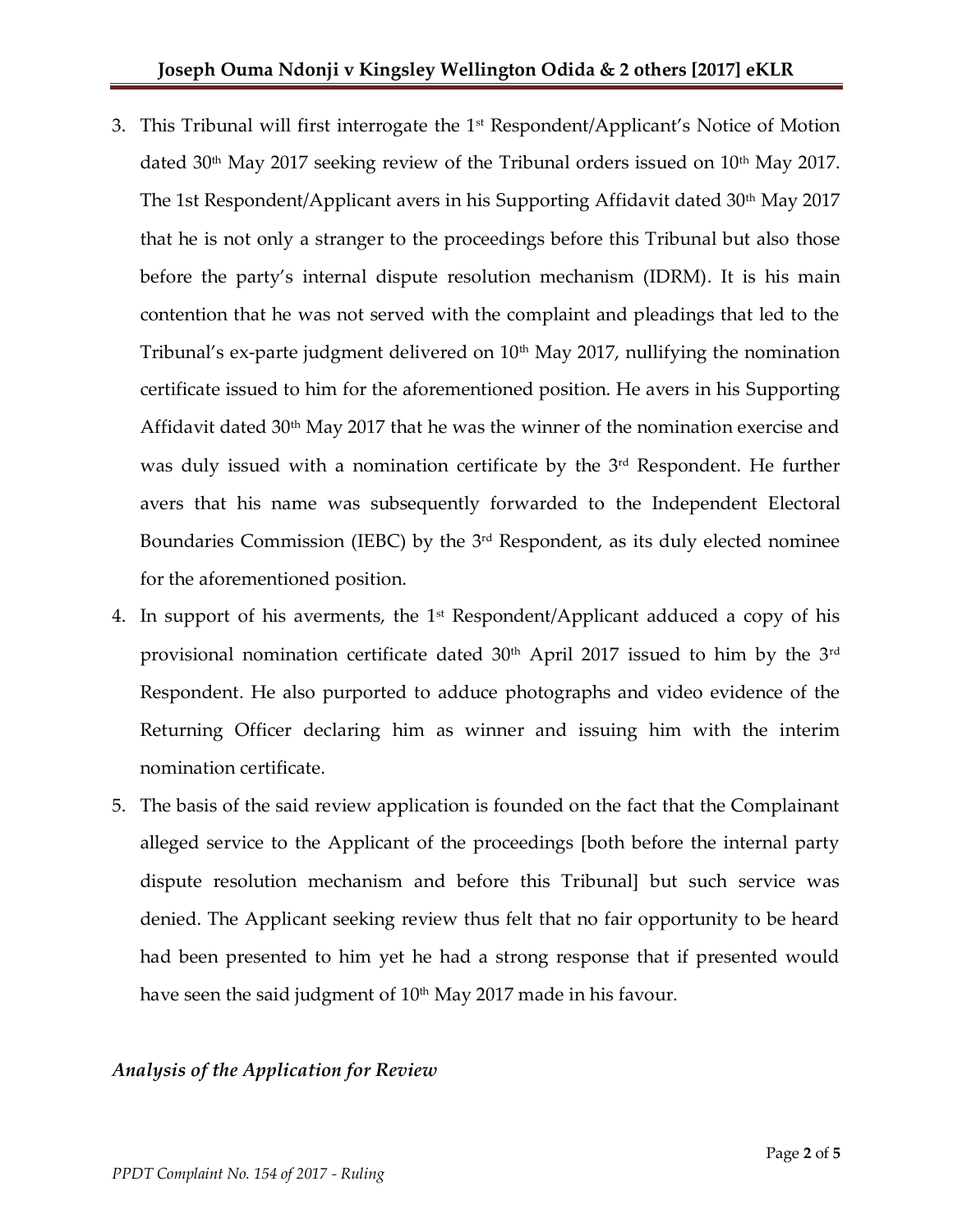- 6. This Tribunal has considered the affidavits of service on record in this matter. The affidavit of service dated 10<sup>th</sup> May 2017 sworn by one Faraji Chipinde claims to have served the 1st Respondent/Applicant via Whatsapp text message on  $10<sup>th</sup>$  May 2017 with a hearing notice for the same date. The affidavit of service dated  $18<sup>th</sup>$  May 2017 sworn by one Bernard Omulepu Juma avers that he served the  $1<sup>st</sup>$  Respondent by slipping the documents through his front office door. The affidavit of service sworn by one Kyalo Kamina dated 9<sup>th</sup> May 2017 avers to having served the 2<sup>nd</sup> Respondent and the  $3<sup>rd</sup>$  Respondent but there is no mention of the  $1<sup>st</sup>$  Respondent. Finally, the affidavit of service dated 15th May 2017 sworn by one Mathew Musotsi makes no reference to having effected service on the 1<sup>st</sup> Respondent. From the record before us, it is therefore clear that in a majority of the instances where service was meant to be effected upon the 1<sup>st</sup> Respondent, the same did not occur. Indeed, only the hearing notice for the  $10<sup>th</sup>$  of May 2017 when judgment was to be delivered could be said to have been effected. It could not be assumed that the Applicant was aware of the issue to which he was being invited to attend.
- 7. In light of the foregoing, it was proper for the  $1<sup>st</sup>$  Respondent/Applicant to seek a review of the said order by this Tribunal.
- 8. We now proceed to analysis of the remaining prayers sought in the said application seeking to have the said  $1<sup>st</sup>$  Respondent/Applicant determined the rightful nominee for the position in issue. Towards this the Tribunal proceeded to analyse the evidence presented. After careful examination of the evidence adduced and the submissions of the 1<sup>st</sup> Respondent/Applicant, it is this Tribunal's view that he has not produced any new information, substantive evidence or sufficient cause for this Tribunal to set aside its earlier orders. The applicant has not shown that he won the said nomination process, nor has he attached any official tally results or even supporting statements from the relevant elections officials of the party to support his allegation of win; yet the judgment of this Tribunal allowing the Complainant's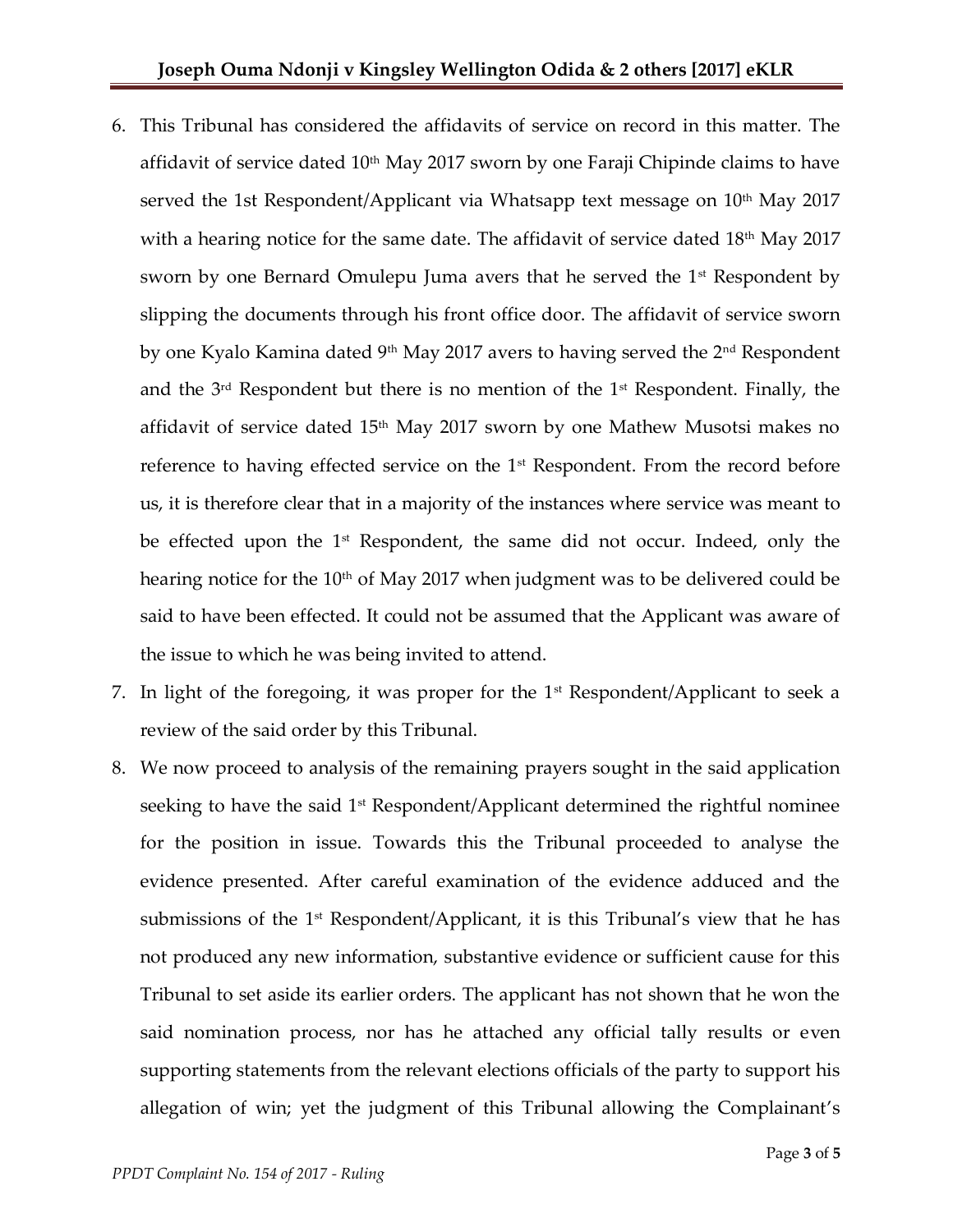averment that he was the rightful winner had been supported by information from several party organs mandated to manage the nominations process of the party. All the said information presented by the Complainant had confirmed and supported his averment that he had been awarded the certificate.

9. In light of No. 8 above, we disallow prayers no. 4, 5 and 6 of the  $1<sup>st</sup>$ Respondent/Applicant's application dated 30<sup>th</sup> May 2017.

#### *Contempt proceedings*

- 10. The second application is a Notice of Motion Application dated  $30<sup>th</sup>$  May 2017 by the Complainant/Applicant seeking to commit to civil jail and fine the Orange Democratic Movement's (party) Secretary General (Dr. Agnes Zani), Executive Officer (Mr. Oduor Ong'wen) and the Chairperson of the National Elections Board (Ms. Judith Pareno) for contempt of the Tribunal's orders of  $10<sup>th</sup>$  May 2017.
- 11. The Complainant/Applicant adduced an affidavit of service dated  $15<sup>th</sup>$  May 2017 sworn by one Mathew Musotsi who avers to serving the judgment and decree upon a representative of ODM whom he found at the reception desk, one Mr. Jared who accepted service by stamping and signing his copies in acknowledgment of receipt. The Complainant further adduced a letter dated 29<sup>th</sup> May 2017 addressed to the IEBC and copied to the ODM officials mentioned herein, accusing them of failing to enforce the Tribunal's orders and asking the IEBC to take into consideration the said orders.
- 12. From the record before us, it is clear that the Complainant/Applicant has not demonstrated that he served the Tribunal's orders upon any of the alleged contemnors or upon any other officer of the  $3<sup>rd</sup>$  Respondent capable of enforcing the said orders.
- 13. In any event, this Tribunal stands guided by the decision of Onguto J in *The Secretary General & Another v Hon Salah Yakub Farah* Election Petition Appeal No.